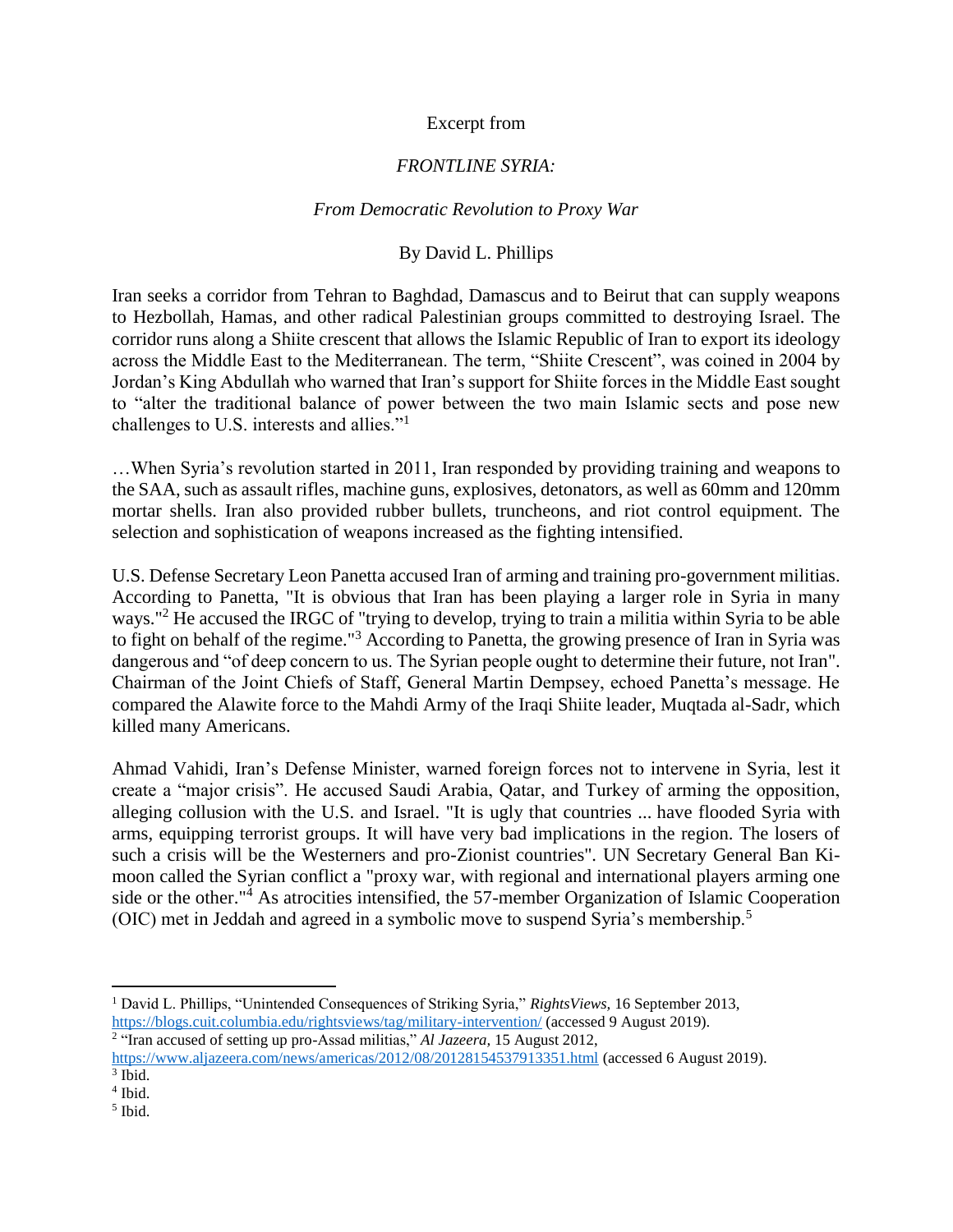The IRGC's deployment kept growing. Beyond training and acting as military advisers, IRGC members were actively fighting on the side of the regime. Some wore insignias, while others were involved in covert operations. Farsi was heard on the battlefield with a growing number of SAA units under Iranian command. Iranians wearing Syrian military uniforms and bearing local identification cards were deployed to Tartus and Latakia, alongside an elite Syrian Air Force intelligence unit. Iran's involvement was limited and did not make an appreciable difference during the early years of the war. The Syrian government lost Idlib province to the rebels by the middle of 2015, causing grave concern about the regime's survival.

Syria's main backers -- Russia and Iran – discussed a security strategy and coordinated military action. When Iran's Supreme Leader, Ayatollah Ali Khamenei, and Foreign Minister Sergei Lavrov met in May 2015, they agreed to a joint Iranian-Russian military operation to rescue Assad. They also agreed on a broader counter-terrorism strategy to counter the rise of ISIS. As follow-up to the Khamenei-Lavrov meeting, Iranian and Russian officials negotiated a political agreement defining their responsibilities.<sup>6</sup> As of that time, Russia had only supplied weapons to the regime and Iran had dispatched only some IRGC members and small numbers of other Shiite paramilitary formations. Their modest support did not prevent Syria from losing about 80 percent of its territory.

Moscow required a formal request from Assad before military intervention. Assad visited Moscow to brief Putin and Defense Minister Sergey Shoygu on his country's urgent needs, which he characterized as a "manpower problem." Khamenei sent a senior envoy to Moscow. "Putin told him 'Okay we will intervene. Send Qassem Soleimani".<sup>7</sup> Soleimani was tasked with working out the details of military cooperation commands the Quds Force, the IRGC elite Special Forces in charge of extra-territorial operations. He earned notoriety in Iraq for shaping the battlefield with improvised explosive devices (IEDs), which killed many Americans.

Soleimani visited Moscow on 24 July 2015. In a meeting with Shoygu, Soleimani unfurled a map of Syria. He highlighted rebel advances to the coast, which posed a danger to Russian bases. The Russians were very alarmed, but Soleimani assured them that "there is still the possibility to reclaim the initiative". According to Soleimani, "We haven't lost all the cards."<sup>8</sup>

Soleimani and Shoygu agreed that Russia would supply air power, while the IRGC and Hezbollah engaged Sunni militias on the ground. Russia agreed to upgrade its supply of weapons to the SAA. Furthermore, Russia and Iran agreed to establish a joint operations command in Damascus and Baghdad. Soleimani became a fixture in Damascus. He was also a frequent visitor to the front-line of military operations.<sup>9</sup>

 $\overline{\phantom{a}}$ <sup>6</sup> Laila Bassam, Tom Perry, "How Iranian general plotted out Syrian assault in Moscow," *Reuters,* 6 October 2015, [https://www.reuters.com/article/us-mideast-crisis-syria-soleimani-insigh/how-iranian-general-plotted-out-syrian](https://www.reuters.com/article/us-mideast-crisis-syria-soleimani-insigh/how-iranian-general-plotted-out-syrian-assault-in-moscow-idUSKCN0S02BV20151006)[assault-in-moscow-idUSKCN0S02BV20151006](https://www.reuters.com/article/us-mideast-crisis-syria-soleimani-insigh/how-iranian-general-plotted-out-syrian-assault-in-moscow-idUSKCN0S02BV20151006) (accessed 6 August 2019).

<sup>7</sup> Ibid.

<sup>8</sup> Ibid.

<sup>&</sup>lt;sup>9</sup> Ibid.